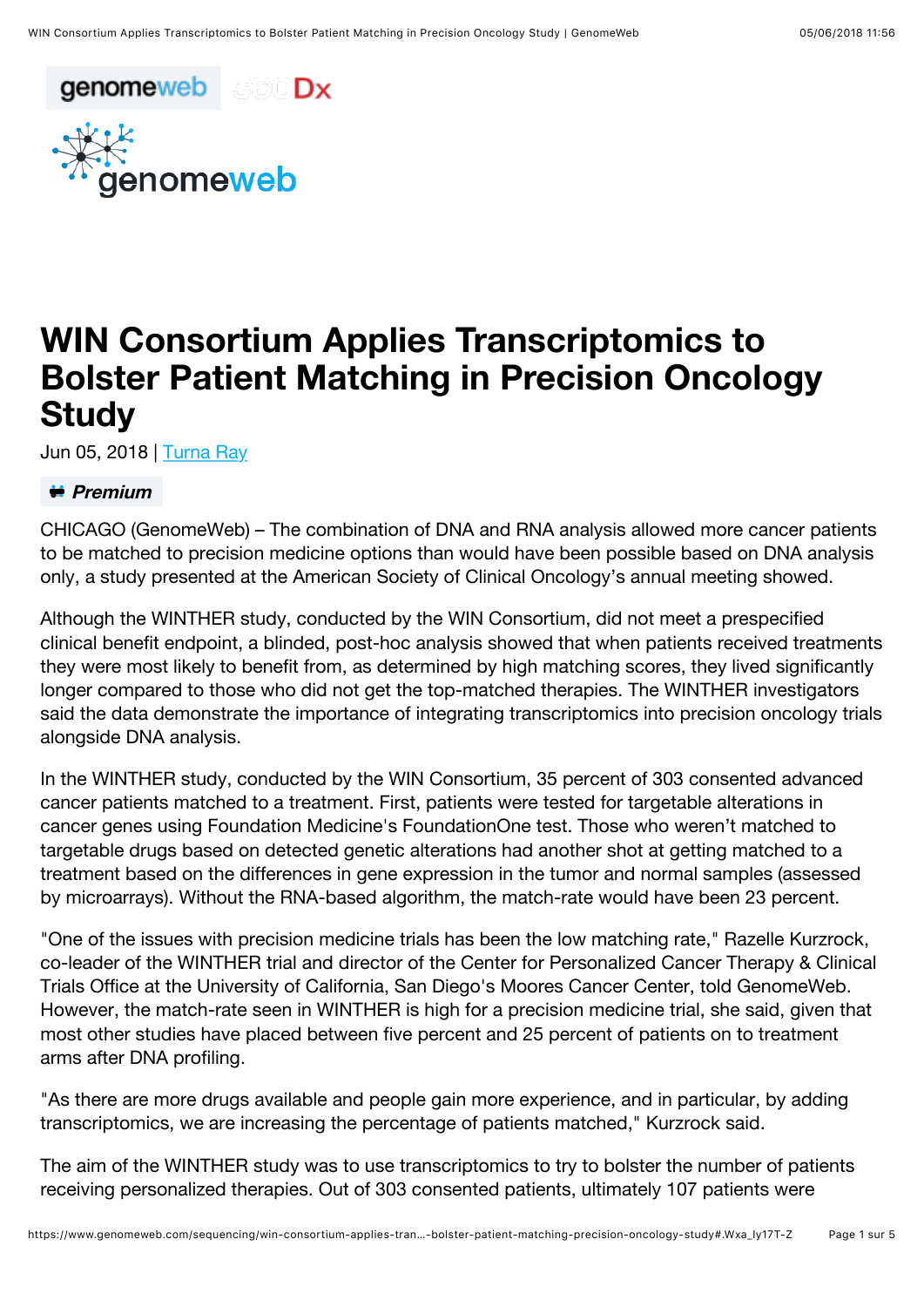treated, 69 based on DNA profiling and 38 based on RNA profiling.

Although a high match rate is often touted as demonstrating the success of the precision oncology paradigm, it ultimately has little value unless patients benefit from the treatment to which they were matched. And in WINTHER, there were a number of difficulties that kept researchers from recruiting the number of patients originally planned and from meeting the study's primary endpoint.

Researchers had aimed to enroll 200 patients  $-60$  in arm A where patients were tested by FoundationOne and 140 in arm B where patients were matched based on transcriptomics — from America, Europe, and Israel. "Back when we designed this trial, we thought that we would find actionable results in a minority of patients [in arm A,] and that most patients would be treated in arm B," said Jordi Rodon from MD Anderson Cancer Center while presenting the data.

However, the trial was unable to recruit the requisite number of patients in the US due to regulatory delays and funding limitations.

Moreover, researchers set a high bar for themselves in terms of the benefit they wanted patients to experience in the study. They decided to compare the progression-free survival patients had to matched therapies in WINTHER (PFS2) against the progression-free survival they had to the therapy prior to joining the trial (PFS1).

The expectation generally is that with each cancer progression patients will derive less and less benefit from later lines of treatment. "The idea is if PFS2 can be equal to PFS1 then disease is stable," said Vladimir Lazar, chief scientific and operating officer of the WIN Consortium and an investigator on WINTHER. "But if PFS2 is longer than PFS1, then you've reversed the tendency of incrementally worse outcomes on subsequent lines of treatment and that shows a clinical benefit."

The patients recruited to WINTHER were heavily pretreated, with 25 percent having had more than five prior lines of therapy. But the investigators had hoped to demonstrate that even such heavily pretreated, advanced cancer patients would benefit more from matched treatment compared to the prior line of therapy. In this regard they hoped to show a PFS2 to PFS1 ratio of greater than 1.5 in 50 percent of patients in arm A and in 40 percent of patients in arm B.

The PFS2/PFS1 ratio "is a powerful way [of showing treatment benefit] because every patient serves as his or her own control," said Lazar, but he noted that the goal in WINTHER to show a ratio greater than 1.5 was far too ambitious when a ratio of greater than 1.3 is well accepted and has been used in prior precision oncology studies, such as MOSCATO.

In WINTHER, this prespecified endpoint was ultimately reached in only 20 percent of patients in arm A and in 22 percent of patients in arm B.

Eddy Yang from the University of Alabama at Birmingham reviewed the WINTHER data at the meeting and commended the investigators for setting a higher bar in terms of the PFS ratio. He noted though that while the PFS ratio "eliminates that variability between patients" when evaluating the benefit of treatment, there are also downsides to using this endpoint. "There are a lot of other factors that can influence this ratio," he said, such as the prior and current treatment given to the patient, whether the previous PFS was measured accurately, and the differences in prognosis between tumor types.

Yang recognized that the increase in the match rate from 23 percent to 35 percent using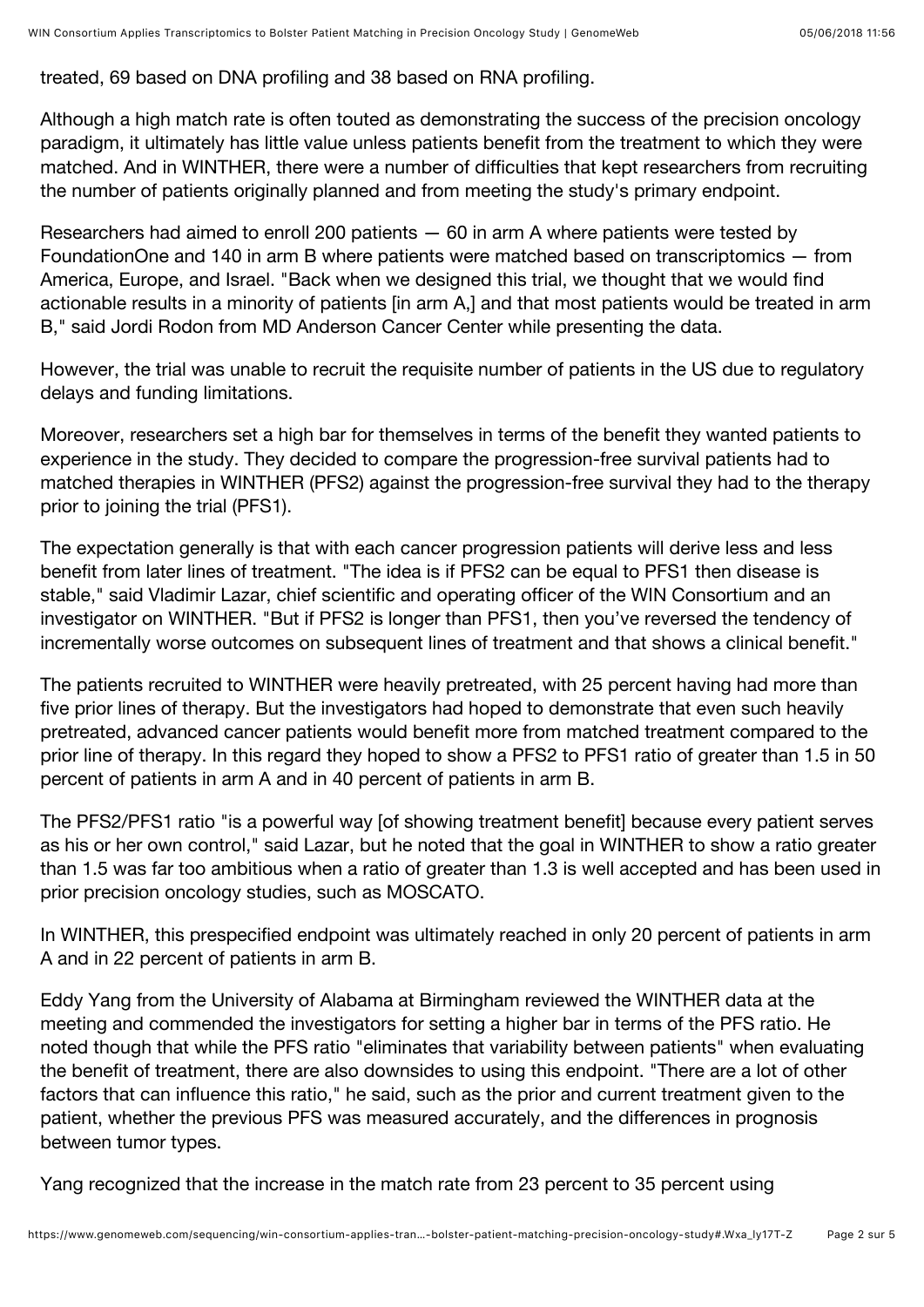transcriptomics is significant in that it represents perhaps the highest match rate in a precision oncology trial. The match rate reported in WINTHER, however, was exceeded by another precision oncology study called i-PREDICT, which also released data at the meeting.

In that [study,](https://meetinglibrary.asco.org/record/160750/abstract) also led by Kurzrock, researchers from the University of California, San Diego, MD Anderson Cancer Center, and elsewhere enrolled approximately 150 advanced cancer patients using the FoundationOne test to gauge 315 genes, and if possible, based on tumor mutational burden, circulating tumor DNA, and PD-L1 status by immunohistochemistry. They reported being able to match 73 patients, or nearly 50 percent, to a targeted drug or immunotherapy combination.

"I think what's happening, is that precision oncology trials are getting better," Kurzrock said, though she maintained that to the best of her knowledge WINTHER has the highest match rate based on the published data from precision oncology trials. While there was an abstract on i-PREDICT at ASCO, it has not been published on.

Despite the high match rate, the biggest challenge within WINTHER was garnering sufficient tumor content in samples to enable RNA analysis. Although 253 out of 303 consented patients agreed to provide tumor and normal samples, only 158 patients received treatment recommendations based on their FoundationOne results and transcriptomic analysis, largely due to difficulties with procuring sufficient tumor samples for RNA analysis.

Rodon noted that for transcriptomic analysis the sample quality requirements were much more stringent and required 50 percent tumor content. "The consensus is building that RNA is actually very important," Kurzrock said. But because RNA has been more difficult as far as getting adequate samples and processing, she said that not many in the research community have included RNA analysis in precision oncology studies.

In WINTHER, each site had to learn how to process the samples for transcriptomics, but the sites got better at doing this as they gained experience, recalled Kurzrock. In subsequent WIN Symposium trials, researchers hope to avoid the attrition rates seen in WINTHER by using paraffin-embedded samples, which can be microdissected to increase the tumor content.

Another difficulty in WINTHER was with access to drugs. Based on the literature and the Comparative Toxicogenomics Database (a repository of chemical–gene/protein interactions), WIN has amassed a database of genes that are deregulated in cancer and which influence drugs response and resistance. Using this database, researchers are able to identify the targetable genes that are deregulated in each patient's tumor and apply an algorithm to rank the drugs that they might benefit from most.

Patients who matched to an approved or investigational drug based on this algorithm were enrolled in arm B. But Kurzrock estimated that only around 50 percent of patients received the top ranked drug according to DNA and RNA matching.

A clinical management committee reviewed DNA and RNA test results from study participants, but ultimately made recommendations based on patient's comorbidities and whether a particular drug or trial was available at a specific institute or country. "We ranked more than one option for patients, and we discussed with the physician the range of options," Kurzrock said. "And we tried to give the best option considering the reality that existed for that patient."

The reality for many patients in WINTHER, though, was that they didn't get the top treatment option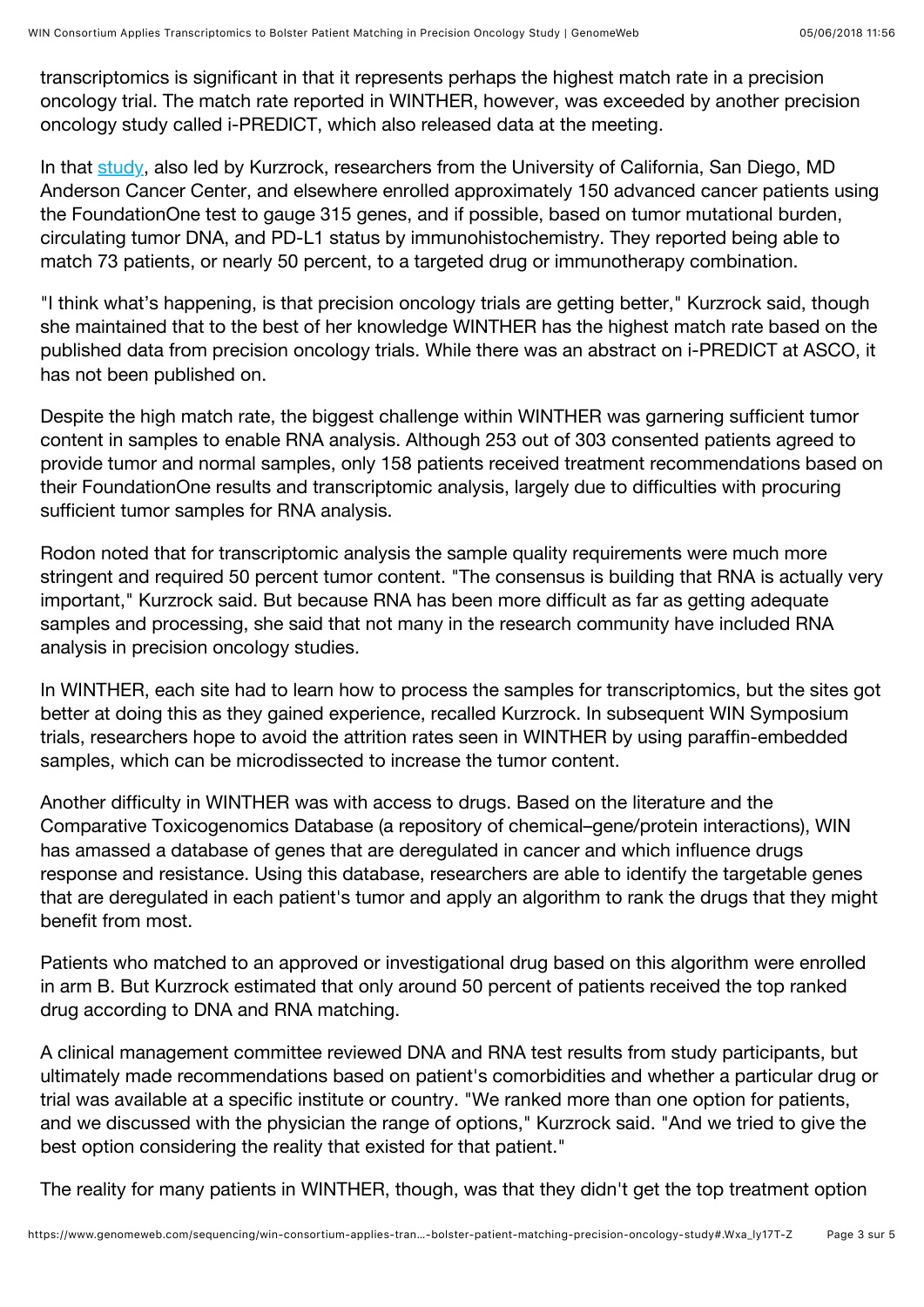according to molecular testing. So, researchers conducted a post-hoc analysis to evaluate how patients fared when they did receive drugs based on a high matching algorithm for both arms A and B.

"We thought this was very important to do because if patients were not well matched, we wanted to know if that made a difference when they were highly matched versus poorly matched," Kurzrock said, emphasizing that this was a blinded analysis to avoid bias.

For arm A, researcher devised an algorithm — dividing the number of genomic alterations matched by the total number of characterized DNA alterations — to determine which patients got a high matching score. For arm B, they used the RNA algorithm. When investigators compared all treated patients with good performance status and a high matching score against everyone else, the median overall survival was 25.8 months versus 4.5 months, respectively. "This contains an important lesson in that if you give a better matched drug, patients do better," Kurzrock said.

Following Rodon's presentation at the meeting, some oncologists in the audience commended the investigators for using transcriptomics to guide therapy choice, and in particular analyzing gene expression in tumor versus normal samples. Others at the meeting were more reserved in their judgement.

"Doing a transcriptional analysis, looking at that set of drugs, we're not ready yet," said another oncologist from the audience. "Sequencing every patient, it's negligent as an oncologist to do that in advanced cancer patients, not because we can match all patients but because we can match very few as you said. That's evolving at a rapid rate, but to try to push that too hard and talk about effective personalized medicine actually doesn't help the field."

Rodon responded that WINTHER was a learning opportunity and the WIN collaborators are proceeding carefully. The study, for example, only matched patients based on RNA data when they failed to match to a therapy using FoundationOne. Additionally, despite the challenges the study faced in procuring samples with high tumor content, it was apparent that patients are willing to give tumor and normal samples from molecular analysis.

"I'm not saying that on the basis of this one trial transcriptomics can become the standard of care, but the trial definitely suggests that transcriptomics should be an important part of additional clinical trials," Kurzrock said, noting the need for further studies.

The follow-on study to WINTHER will be [SPRING,](https://www.genomeweb.com/sequencing/fda-okays-win-consortium-trial-test-three-drug-nsclc-combo-validate-sims-algorithm#.WxahEmRG3Zs%20) which will investigate the safety and efficacy of giving advanced lung cancer patients a triplet therapeutic strategy based on a biomarker algorithm that matches patients to the combinations. This algorithm incorporates targeted genomic sequencing, copy number variation, transcriptomics, and miRNA expression, and patients will have their normal and tumor tissue analyzed.

Kurzrock reflected that genomic and transcriptomic testing are very rapidly evolving technologies. While some may feel that these tools aren't ready to used broadly in cancer care, "there is more and more evidence, and to me it's pretty compelling evidence, that genomics and now transcriptomics is important for precision medicine trials," she said.

Filed Under [Sequencing](https://www.genomeweb.com/sequencing) [Clinical Sequencing](https://www.genomeweb.com/clinical-sequencing) [Microarrays & Multiplexing](https://www.genomeweb.com/microarrays-multiplexing) [Cancer](https://www.genomeweb.com/cancer)